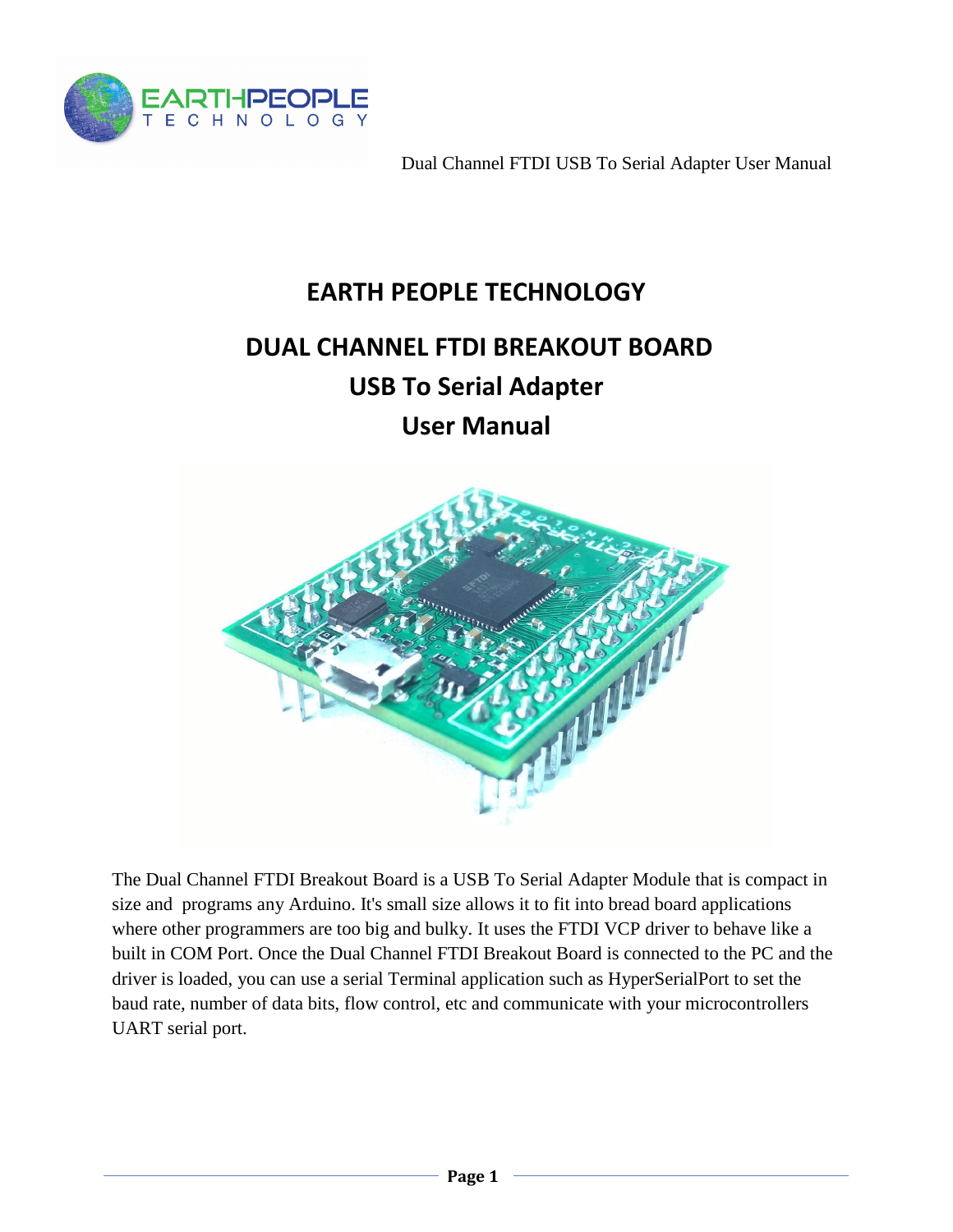

#### **Dual Channel FTDI Breakout Board USB Driver**

The Dual Channel FTDI Breakout Board uses the ftdibus.sys driver. This driver is loaded upon connection of the Dual Channel FTDI Breakout Board to the PC by the ftdibus.inf file. To install these two files onto your PC, use the FTDI Combined Driver Model CDM 2.12.00 WHQL Certified. The installation of the CDM 2.12.00 is easily accomplished using the executable. Just download the executable

|                                     |             |                           |                        | Shopping Cart (Checkout)<br>▬ |  |
|-------------------------------------|-------------|---------------------------|------------------------|-------------------------------|--|
| FARTHPEOPLE                         | <b>Home</b> | <b>Products Resources</b> | <b>About Us Forums</b> | Search                        |  |
| Home » Resources » Drivers          |             |                           |                        |                               |  |
| <b>Drivers</b>                      |             |                           |                        |                               |  |
|                                     |             |                           |                        |                               |  |
| Driver for EPT USB to Serial Cables |             |                           |                        |                               |  |
| Download Now                        |             |                           |                        |                               |  |

When the download is complete, click Run on the banner to start the install of the driver files.

| Do you want to run or save CDM20824_Setup.exe (1.66 MB) from www.earthpeopletechnology.com/Drivers/CDMDownload |                                                                                                                    |     |      |                |        | × |
|----------------------------------------------------------------------------------------------------------------|--------------------------------------------------------------------------------------------------------------------|-----|------|----------------|--------|---|
|                                                                                                                | This type of file could harm your computer.                                                                        | Run | Save |                | Cancel |   |
|                                                                                                                | Click on the Run button.                                                                                           |     |      |                |        |   |
| $\mathbf{z}$                                                                                                   | ? The publisher of CDM20824_Setup.exe couldn't be verified. Are you sure you want to run the program<br>Learn more | Run |      | View downloads |        | × |

Click on the Run button again. The Console will come up and indicate the installation and completion of the drivers.

| C:\Users\NELSON~1\AppData\Local\Temp\DPInst_Monx86.exe                                          | X<br>$\blacksquare$<br>▭ |
|-------------------------------------------------------------------------------------------------|--------------------------|
| 32-bit OS detected<br>"C:\Users\NELSON~1\AppData\Local\Temp\DPInstx86.exe"<br>Installing driver | Ξ                        |
|                                                                                                 |                          |
|                                                                                                 |                          |
|                                                                                                 |                          |
|                                                                                                 |                          |
|                                                                                                 |                          |
|                                                                                                 |                          |

The driver files will automatically install in the System Registry.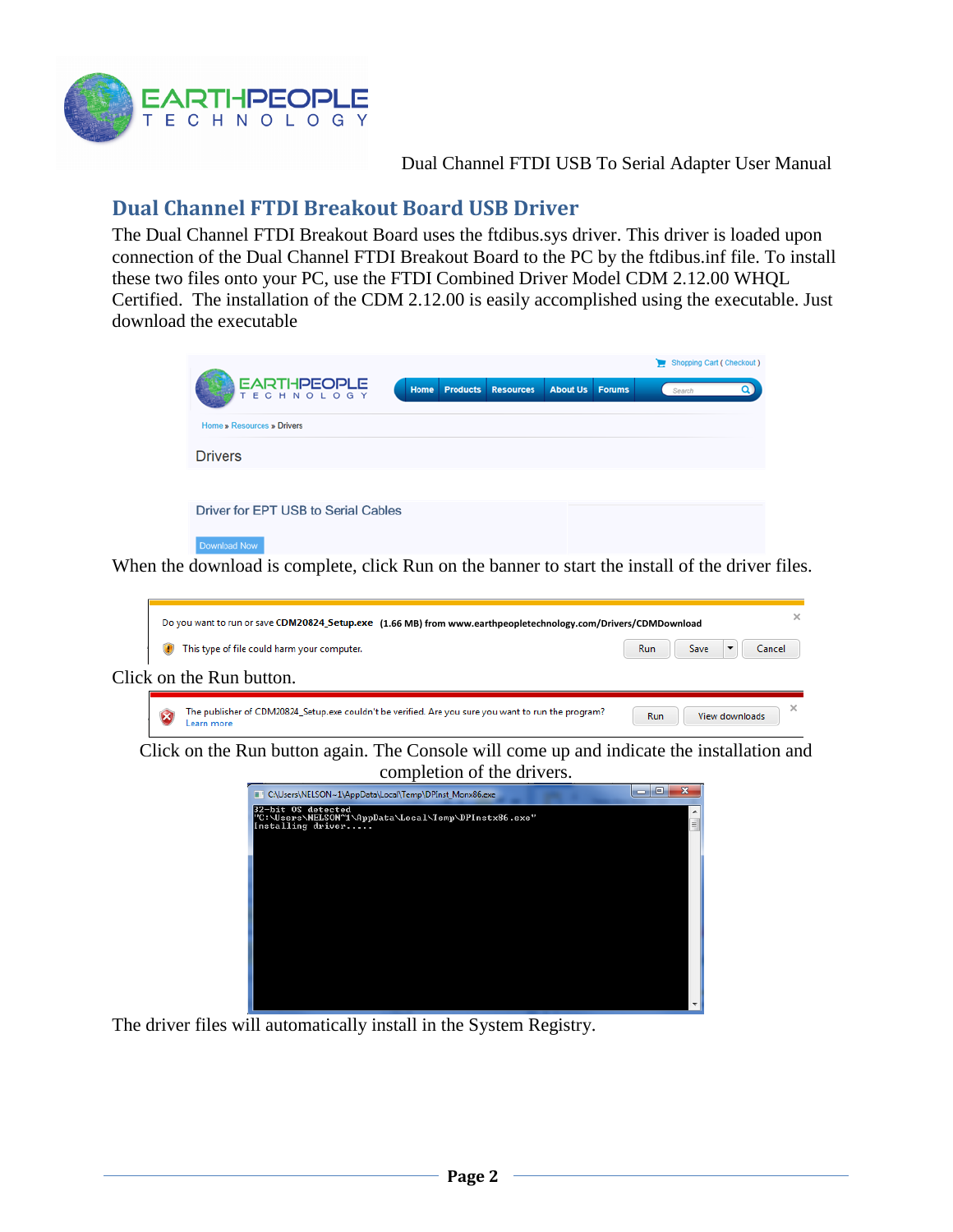



When this is complete, the drivers are installed and the Dual Channel FTDI Breakout Board can be connected to the PC and used.

## **Dual Channel FTDI Breakout Board Programming the ATMega, ATtiny**

Programming the Atmel family of 8 bit microcontrollers is quite easy with the Dual Channel FTDI Breakout Board. First, download and install the latest version of AVRDude. The Windows version is located here:

[http://www.nongnu.org/avrdude/user-manual/avrdude\\_19.html](http://www.nongnu.org/avrdude/user-manual/avrdude_19.html)

Follow the instructions in the user manual to install AVRDude on you PC.

Then connect the Dual Channel FTDI Breakout Board to your ATMega or ATtiny..

TCK/SK (ADBUS0) goes to the SCK pin.

TDI/DO (ADBUS1) goes to the MOSI pin.

TDO/DI (ADBUS2) goes to the MISO pin.

You are free to use which ever free pin you want for RESET. I use TMS/CS (ADBUS3).

The at the end of ADBUSn is the pin number in the avrdude.conf file. If you encounter a new letter you just keep on counting. For example ACBUS7 becomes pin 8 in avrdude.conf.

The first three pins have a fixed function and cannot be changed. (You can change them, but then it won't work anymore.)